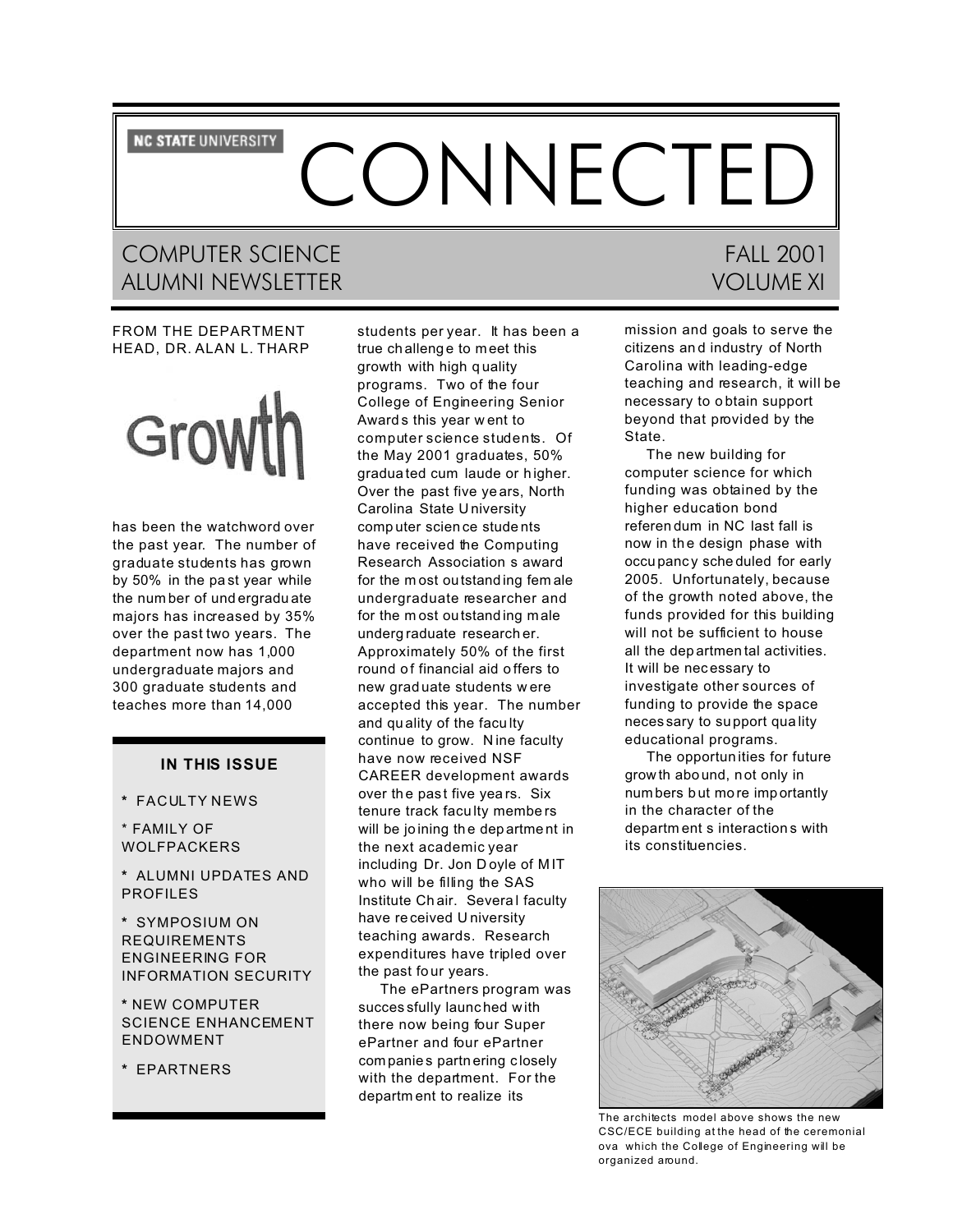2 Computer Science Alumni Newsletter Fall 2001 Volume XI

# FACULTY NEWS

**Dr. Ana Anton s** NSF ITR proposal entitled "Aligning Societal Values, Privacy Policy, and IT Requirements" was recommended for funding of \$355,000 for two years (2001-2003). This research focuses on how society uses, values, and protects citizens' personal information. From the perspective of system design, software engineers need m ethods and tools to enable them to design systems that reflect those values and protect personal information, accordingly. Th is research examines how privacy considerations and value systems influence the design, deployment and consequences of IT.

**Dr. Purush Iyer s** proposal "Automatic Analysis of Probabilistic Systems" has been recommended for funding of \$258,648 by the US Army Research Office. The research will run from July 1st of this year for three years. The project will investigate how formal methods can be used to address both logical correctness and reliability/ performance constraints for net-based applications.

#### **Dr. David McA llister s**

instructional grant proposal "The Development of Low Cost S tereo A nimation Tools for Teaching 3D Visual Concepts" has been funded in the amount of \$2400. The project will begin in the next fiscal year.

#### **PROMOTIONS AND NEW APPOINTMENTS**

- Dr. Jon Doyle Professor and SA S Institute Chair of Computer Science
- Dr. Rudra Dutta Assistant Professor
- Ms. M argaret Heil Assistant Director and Team Coordinator for the Senior Design Center
- Dr. Frank Mueller Assistant Professor
- Dr. Peng Ning Assistant Professor
- Dr. Doug Reeves Full Professor
- Dr. Injong Rhee Associate Professor
- Dr. Robert St. Amant Associate Professor
- Dr. David Thuente Associate Professor and Assistant Department Head
- Dr. Laurie Williams Assistant Professor

### **Page Wins College of Engineering SPA Award**



From left to right: Sarah Rajala, Associate Dean for Academic Affairs, stands alongside Margery Page and the other recipients of COE Awards for Excellence.

 The College of Engineering Award for Excellence Ceremony was held on March 29, 2001, and the Computer Science Department s very own M argery Page, Graduate Secretary, received a College SPA Award for Excellence. This is quite an achievement considering the outstanding set of nominees. With the increased number of applicants applying to the graduate program, Margery has done an outstanding job.

### **Computer Science Enhancement Endowment**

 The Computer Science Department has just established a new endowment fund to be named the Computer Science Enhancement Endowment. With the help of contributing Alumni and Corporate Partners, we hope to place ourselves among the top ten public computer science departments in the country. In the future, the endowment will be used to

support activities that will provide a higher quality educational experience for students than would be possible from relying solely on State funds. Such activities will include faculty and student recruiting and curriculum development. Contributing to the endowment will leave the department with everlasting benefits. If you are interested in m aking a contribution to the new endowment, please refer to the form on page five of the newsletter for more information.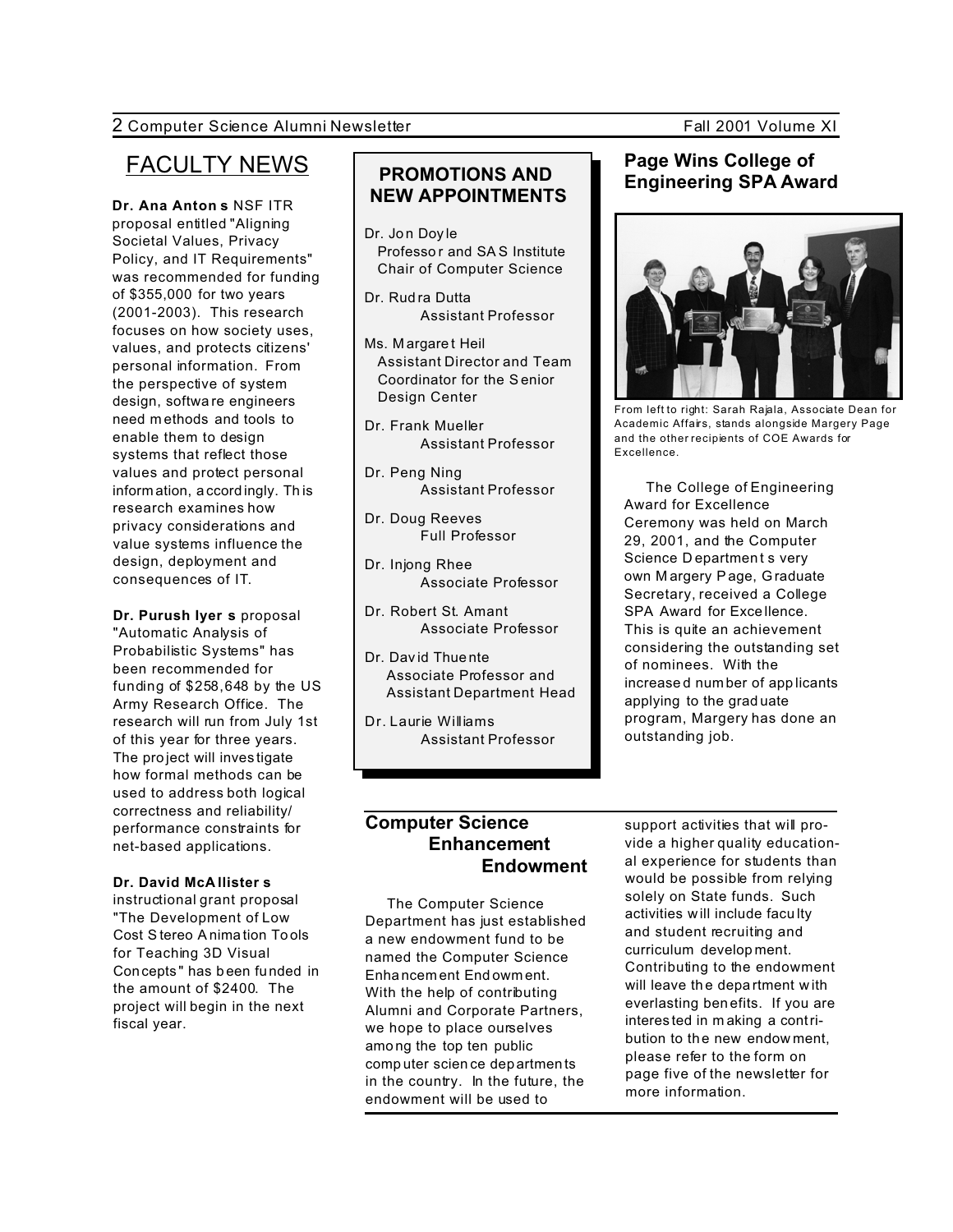# **A Family of Wolfpackers**

 Daniel Amerson, a May 2001 CSC graduate, heard stories about NC State from the moment he was born. Coming from a family in which five people have taken classes and three have received degrees from NC State, he is well aware of the Wolfpack tradition. He vividly remembers working on science projects at Gardner Hall with his father who is an Associate Professor in the College of Natural Resources.

 The family history started with his grandfather who attended NC State to study Mechanical Engineering. While he would have been a part of the Class of 1944, he never graduated because of WW II. He took over the family business and always looked back fondly on his time at NC State. The next member of the family to attend NC State was his father who can still be found on campus today. After receiving degrees in Biology and Botany from UNC Chapel Hill and ECU, Daniel s father received his PhD in Botany with a minor in Plant Pathology from NC State in 1976. He is now an Associate Professor in the College of Natural Resources. His

mother followed next by taking accounting classe s while preparing for the CPA exam, and then his brother attended majoring in Chemical Engineering and receiving his BS in 1999.

 When deciding which university to attend, Daniel ranked NC State on his list of top technical schools. Interviewing for a Park scholarship also allowed him to meet many interesting people on campus which made NC State one of his top choices. Last but not least, family support also played a role in making such an important decision. Daniel went on to become a Park scholar and graduate as one of the valedictorians of the class of 2001 with a BS in Computer Science.

 Like many college students, Daniel started his college years by trying to decide what to study. After going through various majors including being undecided and computer engineering, he settled on studying computer science and working towards a minor in economics. His years at NC State were filled with activity. The Park Scholars program involved him in seminars and classe s that developed his leadership and management skills and gave him opportunities to meet with num erous city leaders while working on service projects such as Service Raleigh. He also did research will Dr. Michael Young in the CSC department on Interactive Narratives and had a paper published in March 2001. He also received the College of Engineering Senior Award for Scholarly Achievement in May.



Alumnus Troy Tolle (bottom center), Lecturer Carol Miller (immediately behind Troy), and other volunteers work on getting the donated workstations set up at Waynesville.

#### **NC State Engineering Students Assist Waynesville Middle School with Computer Donations**

#### FROM LINDA RUDD

 Students in small towns frequently deal with the frustration of inadequate access to contemporary computer technology. Thanks to a group of computer science students from NC State University, one middle school in western North Carolina will be able to update their computer capability.

 The Association of Computing Machinery and the Association of Information Technology Professionals (ACM/AITP) are two service organizations that act as one and represent computer science students at NC State. ACM/AITP found out about the computer needs of Waynesville Middle School through computer science graduate Troy Tolle (BS 98; MS 00), who attended school in Waynesville. The NC State students were anxious to help so three years ago they arranged for networking cable to be installed in the eighth grade classrooms, using donations from several companies, to help the school improve their technology.

 On March 31, 2001, ACM/AITP implemented the second phase of the project, which involves installing 30 newly donated computers in the classrooms. The Goodwill Community Foundation of Goodwill Industries International Inc. donated the computers, including monitors and keyboards, for the project. Microsoft Corporation donated the software programs Microsoft Office 2000 and Windows 98.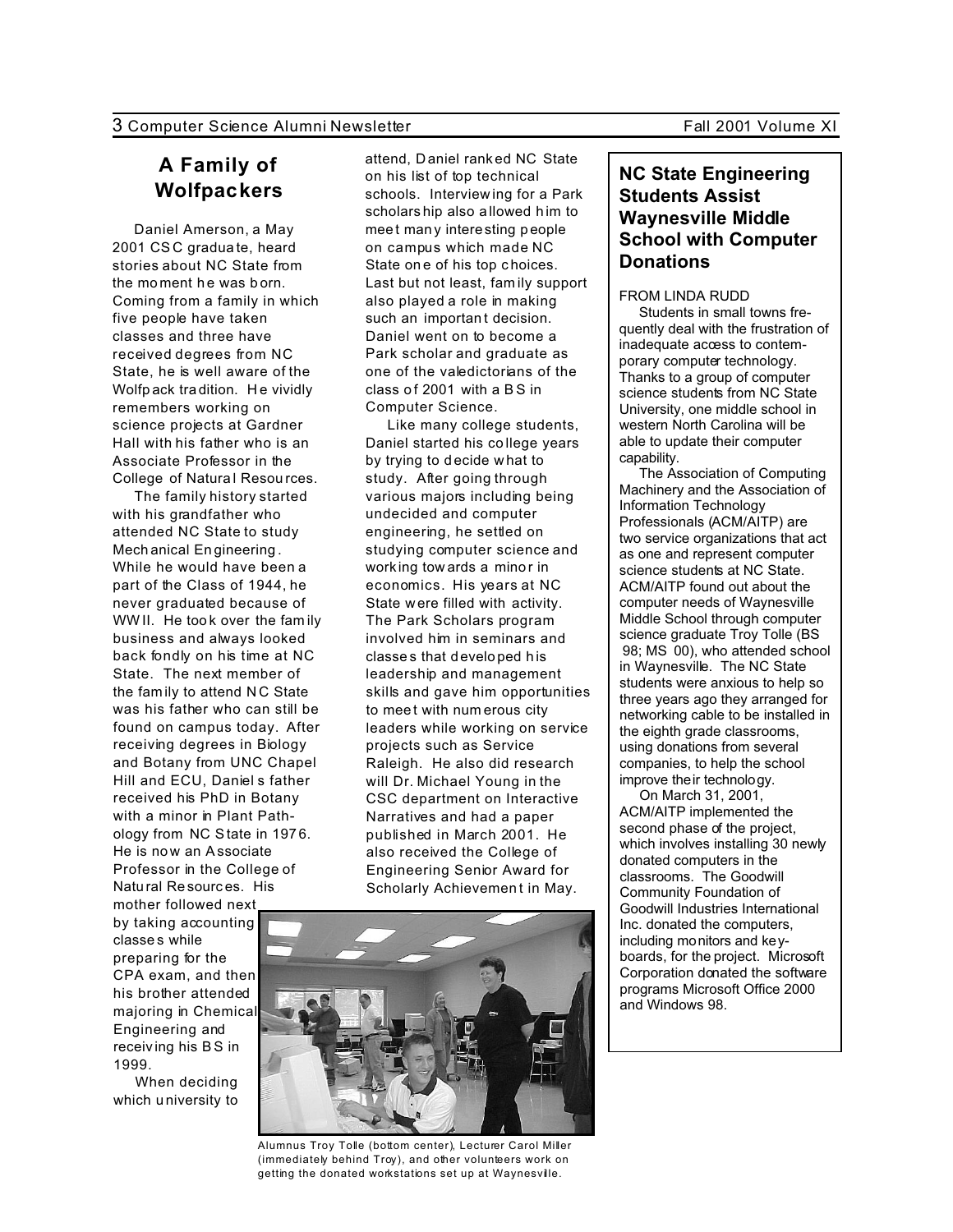**\*\*\*\*\*\*\*\*\*\*\*\*\*\*\*\*\*\*\*\*\*\*\*\*\*\*\*\*\*\*\*\*\*\*\*\*\*\*\*\*\*\*\*\*\*\***

#### **ALUMNI PROFILE: ROSS SCROGGS**

#### **CATCHING UP WITH ALUMNI** \*\*\*\*\*\*\*\*\*\*\*\*\*\*\*\*\*\*\*\*\*\*\*\*\*\*\*\*\*\*\*\*\*\*\*\*\*\*\*\*\*\*\*\*\*\*

#### **Greg Hester** Class of 1990

I am founder and part-owner of CrossLogic Corp. which is an Object Technology Consulting firm. We do work for First Union, FedEx, American Century, IBM, Blue Cross just to nam e a few. We have around 60 persons and consult all over the US. Our main skills are OOAD, Java, Java Servlets, JSPs, XML and XSL. We are IBM Premier Business Partners, Rational Partners, and TogetherSoft Partners.

#### **Alton Patrick**

Class of 2001

Alton Patrick was awarded both a 2001 NSF Graduate Fellowship and a 2001-2002 National Defense Science and Engineering Graduate Fellowship (NDSEG). The latter is sponsored by the Office of the Deputy Under Secretary of Defense for Science and Technology and the Army Research Office and is administered by the American Society for Engineering Education (ASEE). Alton's application was selected from nearly 1,500 applica tions this year. This fellowship will cover his tuition and required fees for three years at any accredited U.S. college or university that provides advanced degrees in science and engineering. In addition the fellowship will provide him with a yearly stipend. Alton has been accepted to the Computer Science PhD programs at Georgia Tech, University of Illinois - Urbana Champaign, and Purdue University. Georgia Tech has offered him a prestigious President's Fellowship.

#### **Richard W . Cornetti**

Class of 1988

My company (Spirent Comm unications) is moving into Floor 2 at Venture III on Centennial Campus. It s nice to be back at State!

## **WE WANT TO HEAR FROM YOU!**

PLEASE SEND YOUR ALUMNI NEWS AND UPDATES TO BRENNAN@CSC.NCSU.EDU



 Returning to NC State after thirty years, Ross Scroggs noticed a number of changes that the university as well as the Department of Computer Science has undergone. The trees in the brickyard had just been planted when he

was taking classes toward the BS in Computer Science that he received in 1971. Walking across campus, he could not get over how much they had grown and the number of new buildings that had been added. Nelson Hall once housed the Computer Center where he spent lots of time hanging around while he was running his jobs. Ross said, Now programmers can run jobs anytime. Before you had to think of all the time issues that were involved. Learning to program using punch cards was a world away from the way students learn to program today. Ross vividly remembers waking at 3am to go to the Com puter C enter to subm it a job so that he could get results more quickly. Programming was a communal activity rather than the individual activity that it has become today. Many ideas were excha nged and friendships forged while waiting for results to be processed in the Computer Center.

 After graduating in 1971, Ross went on to receive his MS in Computer Science from Carnegie M ellon in 1973. He then went to work for ITEL, a financial services company, where he worked with modeling systems. He also worked at the Stanford Research Institute before starting his own company, Telamon, in the late 1970s. Telamon got its start before the PC arrived on the technology scene by building a single computer to put between a big computer and a device to transfer information. Now Telamon is a leading developer of urgent messaging solutions for extending information from enterprise applications to a broad array of wireless devices. In February 2001, Telamon was acquired by Vytek Wireless, Inc., a wireless systems and services integrator. Ross plans to retire in August and start again in his pursuit for knowledge. We congratulate Ross on his success in the field of computer science and wish him luck in the future.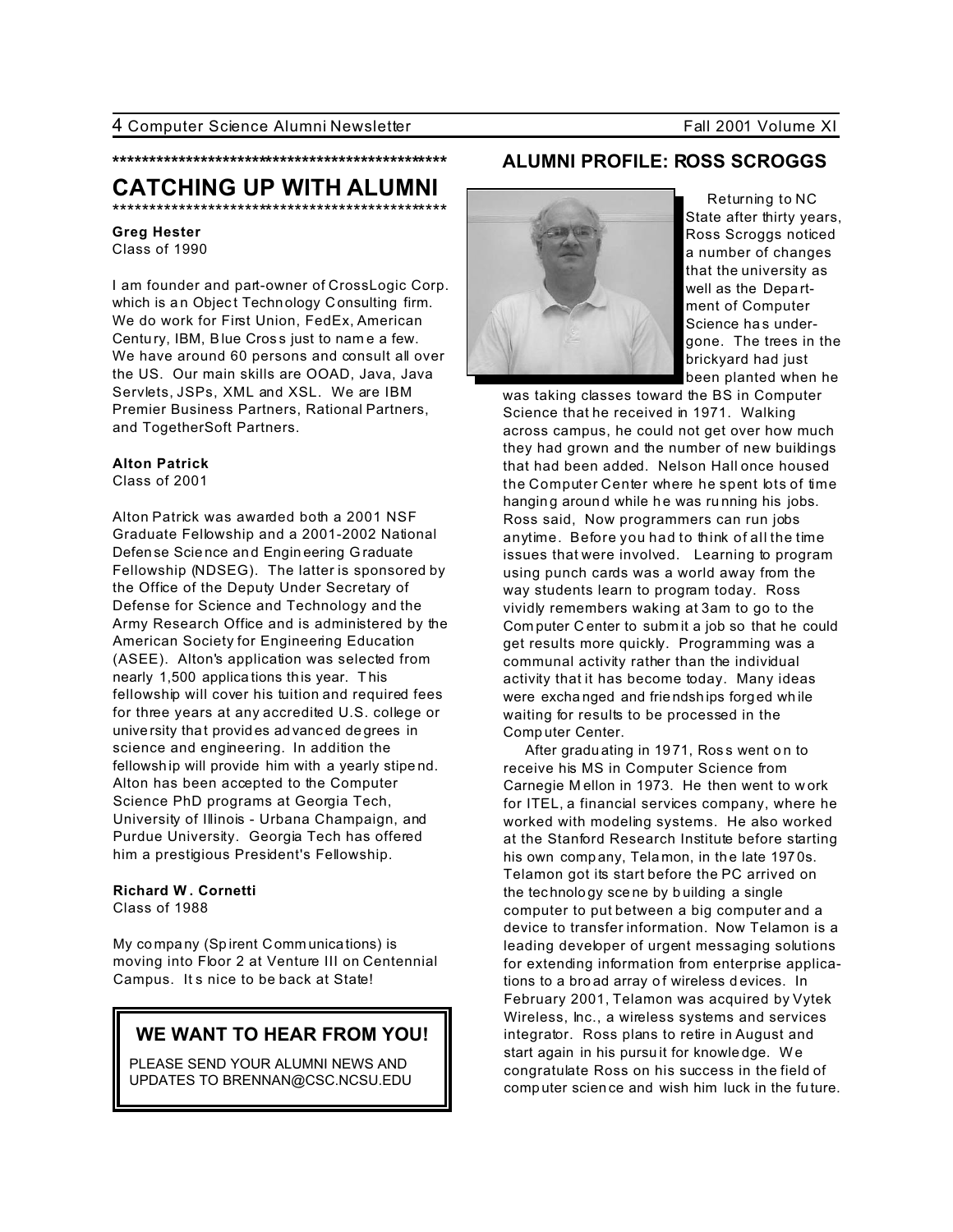## Symposium on Requirements Engineering for Information Security

#### FROM DR. ANA ANTON

 The Sym posium on Requirements Engineering for Information Security (SREIS) was held in Indianapolis at Purdue University on 5-6 March 2001. The symposium, the first in a series, leading to better understanding of how to design and build systems with a higher level of assurance, was sponsored by CERIAS and NIAP in cooperation with the North C arolina State University E-Commerce Learning Center, ACM SIGSOFT, ACM SIGACT and INITA.

 The symposium was driven by an effort to bring together two research comm unities with similar interests, but limited contact: the requirements engineering and information security com munities. The primary goal of this new symposium series is to stimulate understanding, cross-fertilization, and technology transfer between and among practitioners and researchers in the two aforementioned communities. The two-day event provided an interactive forum for researchers and practitioners to discuss security and privacy-related requirements. We hope it will lead to the formation of alliances to solve problems together in the future.

 The next SREIS will be held in Raleigh, North Carolina next year. Stay tuned to http://www.sreis.org/ for the Call For Papers and Participation!

#### **Computer Science Enhancement Endowment or Fund**

 Supp ort from our alu mni a llows u s to m ake a dvan ces in our program beyond that which State funds allow. If you would like to contribute to the Computer Science Enhancement E ndowm ent or Fun d, please fill out this form an d return it to our m ain office . Whe n ma king yo ur cho ice of w hich to contrib ute to ke ep in m ind tha t the En dowm ent su pports future spending to advance the department while the Fund supports current spending needs. Please send your contribution to: Department of Computer Science, Director of ePartners, NC State University, 226 Withers Hall, Raleigh, NC 2 7695 -8206 . We g reatly ap precia te your s uppo rt.

Please make your check payable to: **NC State Engineering Foundation, Inc.** (Make note of: CSC Enhancement Endowment or Fund)

# College of Engineering Senior Awards



Congratulations to Saunak Chakrabarti and Daniel B. Amerson for receiving Senior Awards at the Engineer's Council Awards Banquet this Spring. Saunak received the award for Humanities, and Daniel received the

Daniel Amerson

award for **Scholarly** Achievement. Considering the many outstanding seniors in the College of Engineering, receiving these awards is quite an achievement.



Saun ak Ch akrab arti

I would like to contribute to the Computer Science Enhancement: Endowment \_\_\_\_\_ Fund \_\_\_\_\_

\_\_\_\_\_\_\_\_\_\_\_\_\_\_\_\_\_\_\_\_\_\_\_\_\_\_\_\_\_\_\_\_\_\_\_\_\_\_\_

\_\_\_\_\_\_\_\_\_\_\_\_\_\_\_\_\_\_\_\_\_\_\_\_\_\_\_\_\_\_\_\_\_\_\_\_\_\_\_

Name of donor: \_\_\_\_\_\_\_\_\_\_\_\_\_\_\_\_\_\_\_\_\_\_\_\_\_\_

Address: \_\_\_\_\_\_\_\_\_\_\_\_\_\_\_\_\_\_\_\_\_\_\_\_\_\_\_\_\_\_\_

Does your company have a matching contribution program for gifts?

Company contact: \_\_\_\_\_\_\_\_\_\_\_\_\_\_\_\_\_\_\_\_\_\_\_\_

Amount of contribution: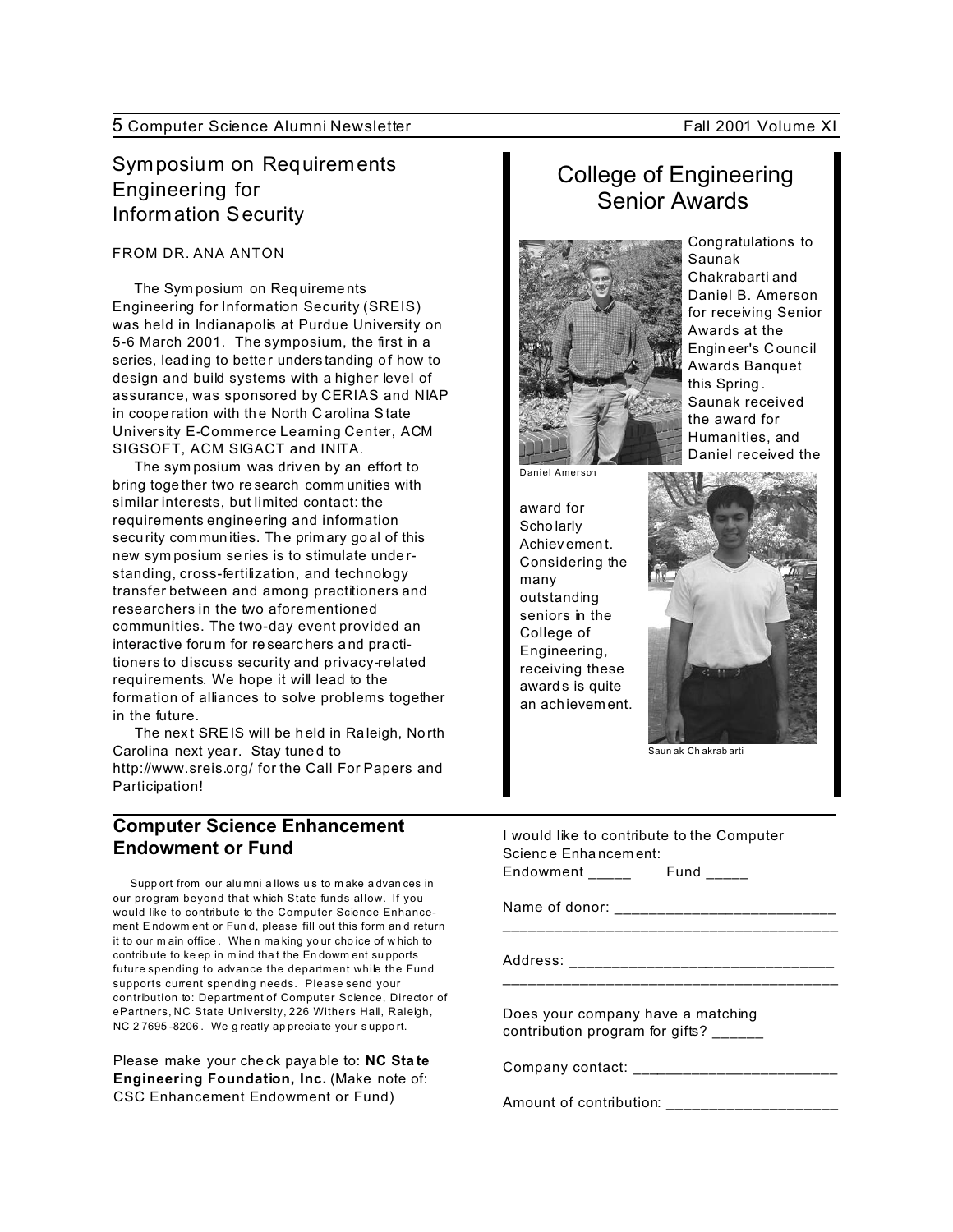#### **SUPER EPARTNERS**

#### **NORTEL NETWORKS**

 Nortel Networks is a global leader in internet and telecommunications networking. Nortel Networks was named one of Business Week s e.biz Web Smart 50", SmartMoney s Top 10 Stocks for the Next Decade, Red Herring ranked Nortel Networks as one of the 50 most influential publicly held companies, while Upside listed John Roth as one of High Tech s Top 100 High Rollers for 2000.



John Deere Worldwide Commercial & Consumer Products Equipment Division, a business unit division of Deere & Com pany, is proud to be a co-sponsor of the ePartners initiative with North Carolina State University. The C&CE Division manufactures a full line of lawn care products for residential, commercial, and golf and turf applications. These products are distributed through its network of independent retailers. The Division s international offices are currently based in Raleigh, NC with new headquarters under construction (completion expected in late 2001) in Cary, NC. The Division also has 11 North American locations and two in Europe.

Network**Appliance**®

 Network Appliance, Inc., a veteran in network file storage and content delivery, has been providing data access solutions since 1992, and is a member of both the S&P and NASDAQ 100 index. In the year 2000, Network Appliance established a strong presence in the RTP area with a new facility hosting engineering, customer support, marketing and sales organization.



 EMC Corporation is the world leader in information storage systems, software, networks and services and the provider of the most robust, secure, and trusted information storage infrastructure in the world. Our products and services ensure fast, round-the-clock access to the vast quantities of information that businesses must have in order to prosper in the Inform ation Economy. To our customers, EMC is the caretaker of the world s information.

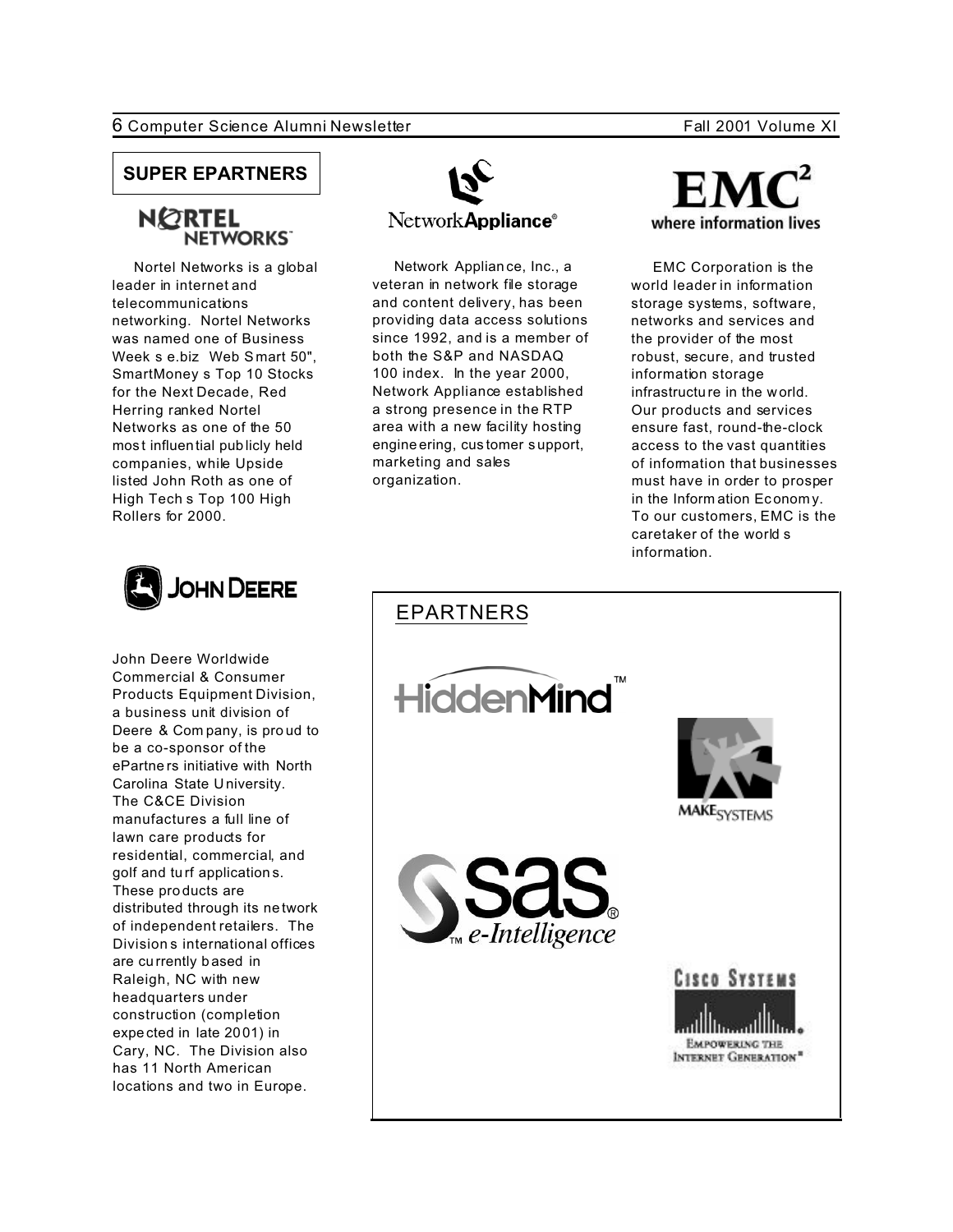# **Alumni Profile: William Weiss**



 William (Bill) Weiss, who graduated from the CSC departm ent with a BS in 1976, has been a businessman for most of his life. Having started his first small business in high school doing direct marketing of consumer entertainment, Bill came to college seeking something different than the average student. From the start, he was a visionary looking to combine his technical knowledge with business strategy.

 During his time at NC State, Bill had a number of memorable experiences. He remembers vividly A.R. Manson s Statistics class that taught him the structural thinking that has been essential to his work. He also remem bers the community spirit that surrounded the Computer Science department at that tim e. Last but certainly not least, Bill recounts selling stereo equipment his sophomore year from a gutted out Winnebago. He would park at various hot spots on campus where students flocked to attract customers.

 Fast forw arding to 2001, Bill is the Chaiman and CEO of

The Promar Group. In this position, he uses innovative strategic guidance, global business insights, and a proactive view of future market spaces, especially those enabled by technology, to assist board and senior-level executives in designing the future of their companies. Bill believes that it is essential to design a future rather than predict one in order to drive the growth of a company. Corporations such as Ericsson, Qualcomm, Enron, IBM, Toshiba and others have sought Bill s assistance for his recognized ability to identify trends that are not yet visible to others and for his access to high profile and behind-thescenes allies.

 Bill is also a partner in ideaEDGE Ventures and Quantum Capital Managem ent. He is one the board of directors of New Directions for News, a think tank organization promoting innovation in news media and Technauts. Bill also holds advisory board mem berships with ZoomON, a Swedish company, Intemational Telecommunications Clearing Corporation, located in Dubai, MostChoice and OnCall Medicine.

 The Computer Science department is honored to have Bill as one of our newest members on our Industrial Advisory Council. His experience and innovative ideas will be an asset to the department in this important role.

### **EPARTNERS RESUME DATABASE**

 The ePartners Resume Database is now up and running on the ePartners website. The database was developed as a benefit to our alumni, students, and corporate partners in an effort to help make the best match between a company and potential employee. As an alumnus, you can place your resume on the database by following these steps. Send an email to brennan@csc. ncsu.edu and ask to set up an alumni account for the resume database. Please provide your full name and a ten character password that you will use to log on to the database. You will receive a follow-up email confirming your login and password. Once you have this information, visit the ePartners web site at http://epartners.ncsu.edu and click on Resume Database. Next, click on Alumni, and you will be able to logon to the database. If you have any problems taking advantage of this benefit of being an alumnus, please contact the Director of ePartners at (919) 513-4292.

# **VISIT THE UPDATED CSC WEBSITE AT: http://www.csc.ncsu.edu**